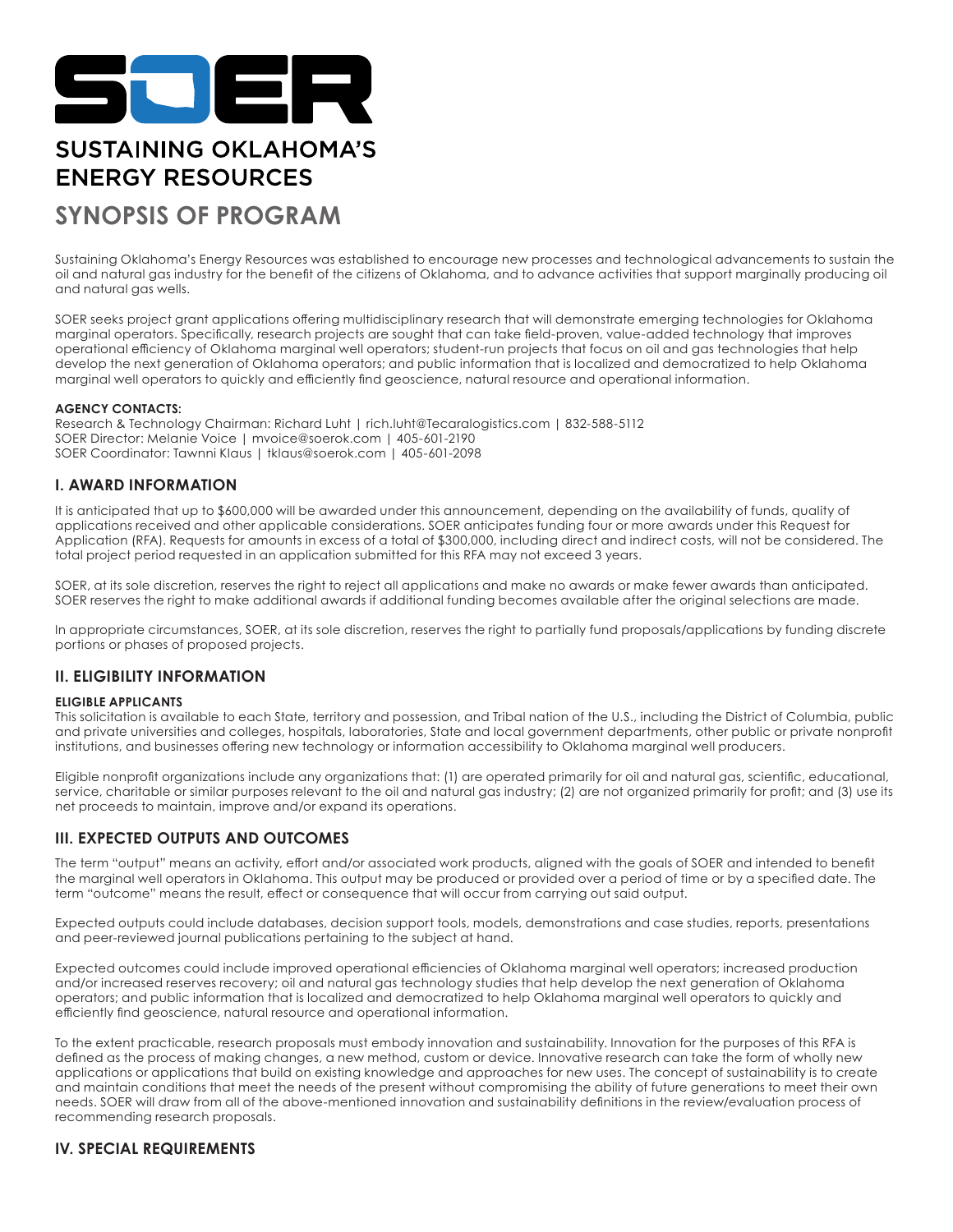The application should include a plan to make available all data generated from observations, analyses or model development used under an agreement awarded from this RFA. The data must be available in a format and with documentation such that they may be used by others in the oil and natural gas community.

These awards may involve the collection of "Geospatial Information," which includes information that identifies the geographic location and characteristics of natural or constructed features or boundaries on the earth, or applications, tools and hardware associated with the generation, maintenance or distribution of such information. This information may be derived from, among other things, a Geographic Positioning System (GPS), remote sensing, mapping, charting and surveying technologies, or statistical data.

# **V. APPLICATION AND SUBMISSION INFORMATION**

# **A. SUBMITTAL REQUIREMENTS AND LIMITED EXCEPTION PROCEDURES**

If an applicant does not have the technical capability to complete the application form found on soer.oerb.com in a non-handwritten format and apply electronically by emailing the application and other required documentation to mvoice@soerok.com, the applicant must contact Melanie Voice at mvoice@soerok.com, 405-601-2190, or at the address listed below in writing to request approval to submit their application materials through an alternate method.

Mailing Address: SOER Melanie Voice 500 NE 4th Street Oklahoma City, OK 73104

# **B. CONTENT AND FORM OF APPLICATION SUBMISSION**

The application is made by submitting the materials described below. Applications must contain all information requested and be submitted in the formats described.

# 1. **PROJECT ABSTRACT** (Maximum 1 Page)

The abstract is a very important document in the review process, therefore, it is critical that the abstract accurately describes the research being proposed and conveys all the essential elements of the research. Also, the abstracts of applications that receive funding may be posted on soer.oerb.com.

- a. Project Title: Use the exact title of your project as it appears in the application. The title must be brief yet represent the major thrust of the project.
- b. Institution(s): List the name, city and state of each participating university or institution. The lead institution applying for assistance must be clearly identified and state the specific role it will take.
- c. Project Period and Location: Show the proposed project beginning and ending dates and the performance site(s)/ geographical location(s) where the work will be conducted.
- d. Project Readiness: Identify the readiness level of the technology being demonstrated utilizing the API TRL Scale.
- e. Project Cost: Show the total funding for all years requested from SOER and other entities. This may include salaries, equipment and/or other funding costs.
- f. Investigators: Identify the Principal Investigators and Co-Investigators, and provide a brief overview of the research experience of all investigators responsible for the preparation, conduct and administration of the research grant.
- Project Summary: Provide three subsections addressing: (1) the objectives of the study (including any hypotheses that will be tested), (2) the experimental approach to be used (a description of the proposed project), and (3) the expected results (outputs/outcomes) of the project and how it addresses the research needs identified in the solicitation, including the estimated improvement in risk assessment or risk management that will result from successful completion of the proposed work.

# 2. **RESEARCH PLAN** (Maximum 5 Pages)

Applications should focus on a limited number of research objectives. Explicitly state the main hypotheses that you will investigate, the data you will create or use, the analytical tools you will use to investigate these hypotheses or analyze these data, and the results you expect to achieve.

- a. Objectives: List the objectives of the proposed research and the hypotheses being tested during the project, and briefly state why the intended research is important and how it fulfills the requirements of the solicitation. This section should also include any background or introductory information that would help explain the objectives of the study.
- b. Approach/Activities: Outline the research design, methods and techniques that you intend to use in meeting the objectives stated above.
- c. Innovation: Describe how your project shifts current research or engineering paradigms by using innovative theoretical concepts, approaches or methodologies, instrumentation or interventions applicable to one or more fields of research.
- d. Sustainability: Describe how your project embodies the principles of sustainability and seeks sustainable solutions to create and maintain conditions that meets the needs of the present without compromising the ability of future generations to meet their own needs.
- e. Expected Results, Benefits, Outputs and Outcomes: Describe the expected outputs and outcomes resulting from the project. A clear, concise description will help SOER to understand the merits of the research.
- f. Project Management: Discuss other information relevant to the potential success of the project. This should include facilities, personnel expertise/experience, project schedules with associated milestones and target dates, proposed management, interactions with other institutions, etc. Describe the approach, procedures and controls for ensuring that awarded grant funds will be expended in a timely and efficient manner, and detail how project objectives will be successfully achieved within the grant period. Describe how progress toward achieving the expected results (outputs and outcomes) of the research will be tracked and measured.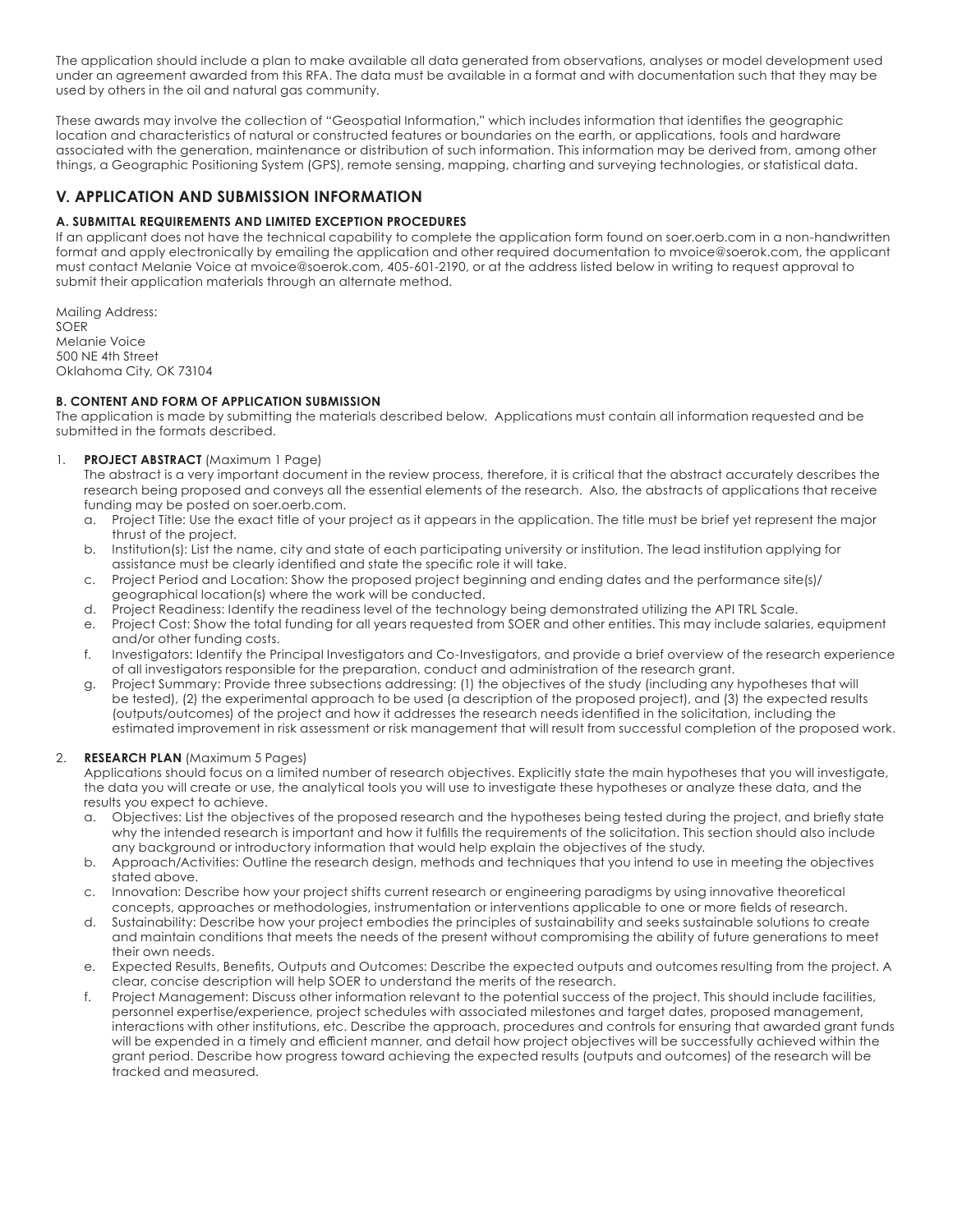# 3. **DATA PLAN** (Maximum 2 Pages)

Development or operation of technology:

- a. Describe the overall purpose and anticipated impact of the technology.
- b. Describe the technical and quality specifications of each technology component or process that is to be designed, fabricated, constructed and/or operated.
- c. Discuss the procedure to be used for documenting and controlling design changes.
- d. Discuss the procedure to be used for documenting the acceptability of processes and components, and discuss how the technology will be benchmarked and its effectiveness determined.
- e. Discuss the documentation requirements for operating instructions/guides for maintenance and use of the system(s) and/or process(s).
- f. Discuss data management activities (e.g., record-keeping procedures, data-handling procedures, and the approach used for data storage and retrieval on electronic media). Include any required computer hardware and software, and address any specific performance requirements for the hardware/software configuration used.

# 4. **PROJECT EVALUATION** (Maximum 2 Pages)

A systematic and objective assessment of the ongoing or completed project.

- a. How will your team evaluate the impact of the project? Will this be done internally or by an outside consultant?
- b. How does your team use the information collected in the evaluation to improve the quality of your team's work and enable learning within and outside your organization?
- c. How will the design of this project and your organization's strengths help your team meet its project objectives?
- d. What are the difficulties and risks (internal and external) that threaten the project? How will your team manage these?
- e. Are there particular opportunities that make your project advantageous or that make its timing crucial?
- f. Are there future opportunities that might result from this project?

# 5. **QUANTITATIVE EVALUATION**

- a. Explain data collected and their statistical treatment as well as all relevant results in relation to the research project.
- b. Report unanticipated events that occurred during data collection. Explain how the actual analysis differs from the planned analysis. Explain your handling of missing data and why any missing data does not undermine the validity of your analysis.
- c. Explain the techniques you used to clean your data set.
- d. Describe the assumptions for each procedure and the steps you took to ensure they were not violated.
- e. Use tables to provide exact values; use figures to convey global effects.
- f. Explain the local and federal impact (size of the prize) of the technology in terms of Net Present Value.

#### 6. **EVALUATION CRITERIA**

Preference will be given to applicants that have partnered with a marginal well producer(s) to demonstrate the product, service or technology.

# **VI. APPLICATION REVIEW INFORMATION**

# **A. SOER RESEARCH & TECHNOLOGY COMMITTEE REVIEW**

All eligible grant applications are reviewed by the SOER Research & Technology Committee based on the criteria and process described below.

All reviewers will receive electronic copies of the application package as provided by the applicant. The Research & Technology Committee will then meet to review and discuss the applications. Following, the SOER Committee will meet where each member of the Research & Technology Committee can make a recommendation to award a grant, which will be followed by a vote of all members.

Reviewers consider an application's merit based on the extent to which their application demonstrates the criteria below.

#### 1. **RESEARCH MERITS**

- a. The degree to which the application demonstrates that the research or technology is original and contributes to the needs of Oklahoma marginal well producers.
- b. The degree to which the application demonstrates that the project results will produce benefits to Oklahoma marginal well producers and will be disseminated to enhance technological understanding.

#### 2. **RESPONSIVENESS**

a. The degree to which the application demonstrates that the research is responsive to the objectives, research needs and special considerations specified by the RFA.

# 3. **PROJECT MANAGEMENT**

- a. Management: The degree to which the application demonstrates that the project will be adequately managed to ensure the timely and successful achievement of objectives using appropriate project schedules and milestones. And the degree to which the application demonstrates the applicant will adequately track and measure progress toward achieving expected results (outputs and outcomes).
- b. Resources and Cost Controls: The degree to which the application demonstrates that the facilities, equipment and budget are appropriate, adequate and available. And the degree to which the application demonstrates that well-defined and acceptable approaches, procedures and controls are used to ensure timely and efficient expenditure of awarded grant funds.

# 4. **OTHER FACTORS**

- a. Innovation: The degree to which the application demonstrates that the research will challenge and seek to shift current research or engineering paradigms by using innovative theoretical concepts, approaches or methodologies, instrumentation or interventions applicable to one or more fields of research.
- Sustainability: The degree to which the application demonstrates that the research will embody the principles of sustainability and seek sustainable solutions to create and maintain conditions that meet the needs of the present without compromising the ability of future generations to meet their own needs.